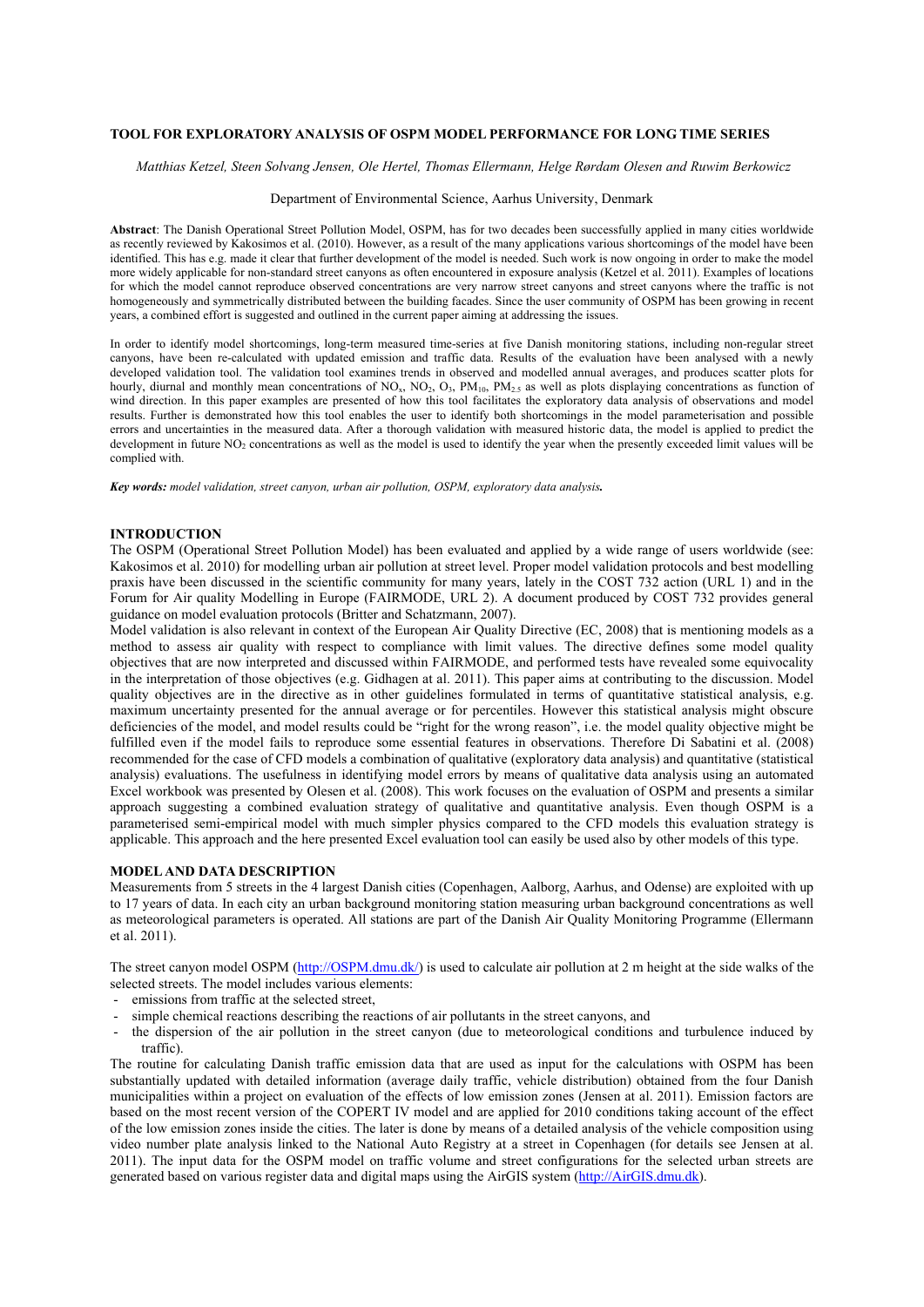# **MODEL VALIDATION FOR ANNUAL AVERAGES**

According to model quality objective described in the Air Quality Directive (EC, 2008) the maximum annual average modelling uncertainty is  $\pm 30\%$  for NO<sub>2</sub> and  $\pm 50\%$  for PM<sub>10</sub>. In Table 1 we present annual averages of measured and modelled NO<sub>x</sub>, NO<sub>2</sub>, PM<sub>10</sub> and PM<sub>2.5</sub> for 5 streets in 2010. All deviations between observed and modelled values for compounds with limit values or target values ( $NO<sub>2</sub>$ ,  $PM<sub>10</sub>$ ,  $PM<sub>25</sub>$ ) are within the required +-30% range. The largest deviation is observed in Aalborg where the model under predicts by  $22\%$  and  $24\%$  for NO<sub>2</sub> and PM<sub>2.5</sub>, respectively. However, if we focus on NOx (without AQ limits), the under prediction by the model appears to be more pronounced with deviations of 16% to 49%. The ratio between  $NO<sub>x</sub>$  and  $NO<sub>2</sub>$  is obviously not the same in the model results and the measurements. The reason for this difference might be uncertainties in emission data, and especially in the fraction of direct  $NO<sub>2</sub>$  emissions (frac $NO<sub>2</sub>$ ). This shows that just focussing on the annual statistics for the regulated compounds does not provide the full picture regarding the model performance. Model evaluation should be performed for all compounds for which reliable data are available and should furthermore include qualitative data analysis as described in the following section.

| Table 1. Comparison of measurements and model results for 5 streets in 4 Danish cities adopted from Jensen et al. 2011. Annual averages for                                               |
|-------------------------------------------------------------------------------------------------------------------------------------------------------------------------------------------|
| 2010 are given for NO <sub>x</sub> , NO <sub>2</sub> , PM <sub>25</sub> , and PM <sub>10</sub> . Calculations are carried out using the full THOR model calculation system (Brandt et al. |
| 2003; http://THOR.dmu.dk), including DEHM, UBM, and OSPM models. Coph.=Copenhagen; HCAB=H.C. Andersens Boulevard                                                                          |

| <b>Station Name</b> | <b>Measurements</b>    |                   | <b>Model results</b> |                        | <b>Relative difference</b> |                   | <b>Absolute Difference</b> |                   |
|---------------------|------------------------|-------------------|----------------------|------------------------|----------------------------|-------------------|----------------------------|-------------------|
|                     | NO <sub>x</sub>        | NO <sub>2</sub>   | $NO_{Y}$             | NO <sub>2</sub>        | NO <sub>x</sub>            | NO <sub>2</sub>   | $NO_{Y}$                   | NO <sub>2</sub>   |
|                     | $\mu$ g/m <sup>3</sup> | $\mu$ g/m $^3$    | $\mu$ g/m $^3$       | $\mu$ g/m <sup>3</sup> | (%)                        | (%)               | $\mu$ g/m <sup>3</sup>     | $\mu$ g/m $^3$    |
| Coph.-HCAB          | 133                    | 56                | 88                   | 51                     | $-35%$                     | $-10%$            | -46                        | -5                |
| Coph.-Jagtvej       | 86                     | 39                | 63                   | 39                     | $-26%$                     | $-1\%$            | $-22$                      | 0                 |
| Odense              | 75                     | 32                | 63                   | 35                     | $-16%$                     | 12%               | $-12$                      | 4                 |
| Aarhus              | 87                     | 39                | 65                   | 36                     | $-25%$                     | $-8%$             | $-22$                      | $-3$              |
| Aalborg             | 104                    | 39                | 53                   | 30                     | $-49%$                     | $-22%$            | -50                        | -9                |
|                     |                        |                   |                      |                        |                            |                   |                            |                   |
|                     | $PM_{10}$              | PM <sub>2.5</sub> | $PM_{10}$            | PM <sub>2.5</sub>      | $PM_{10}$                  | PM <sub>2.5</sub> | $PM_{10}$                  | PM <sub>2.5</sub> |
| Coph.-HCAB          | 28.1                   | 17.4              | 30.0                 | 19.4                   | 7%                         | 11%               | 1.9                        | 2.0               |
| Coph.-Jagtvei       | 26.7                   | 17.8              | 27.7                 | 18.3                   | 4%                         | 3%                | 1.0                        | 0.5               |
| Odense              | 26.0                   | $\blacksquare$    | 27.8                 | 17.7                   | 7%                         |                   | 1.8                        |                   |
| Aarhus              | 24.8                   | 15.3              | 23.8                 | 15.5                   | -4%                        | 1%                | $-1.0$                     | 0.2               |
| Aalborg             |                        | 18.3              | 23.8                 | 13.8                   |                            | $-24%$            |                            | $-4.5$            |

# **VALIDATION TOOL**

OSPM operates with a time resolution of one hour similar to several models used for AQ assessment. Running this type of model for several compounds. several stations and many years lead to the production of a vast amount of data. Analysing such data in detail is a huge task and often a shortcut is taken by using simple statistical analysis on annual averages or percentiles. As pointed out above a combination of exploratory data analysis and statistical analysis has been recommended for model evaluation (Di Sabatini et al. 2008) and proofed to be manageable and useful even for complex models producing large amount of outputs (Olesen et al. 2008).

The here presented validation tool is a based on MS Excel (version 2003) and is taking advantage of this programmes plotting facilities. data analysis tools as well as macro language. It is a standard facility in OSPM that the output for several years and compounds may be directly saved in the Excel file (one sheet per year. separate files for each street) format. avoiding any errors related to import. conversion or transfer of model data. After re-running the model. e.g. with a changed set of emission data. the plots and analysis of differences between the two model runs are available immediately.

The validation tool provides so far three types of plots for the parameters  $(NO<sub>x</sub>, NO<sub>2</sub>, fracNO<sub>2</sub>, O<sub>3</sub>, CO, PM<sub>10</sub>$  and  $PM<sub>2.5</sub>)$ :<br>1) Scatter plots of hourly values point by point measured versus modelled (for o

- 1) Scatter plots of hourly values. point by point. measured versus modelled (for one year at the time)
- 2) Plots of aggregated data showing the measured and modelled concentrations in dependence on essential parameters like wind direction. hour of the day and month (for one year at the time)
- 3) Trend plots for annual averages for all calculated years.

An example for the latter type of plots is shown in Figure 1 for one of the streets (HCAB) in Copenhagen included in the current analysis. Besides the historic analysis of previous years. also a forecast for the years 2015 and 2020 is included in the results. This type of plot provides a fast overview of results in an aggregated way and at the same time it indicates e.g. whether the emission model is capturing the development in the concentrations in a correct way.

The first two types of plots are designed for looking deeper into the data. and the plots are here produced for one year at the time. Figure 2 shows an example of the Excel sheet with monthly aggregated values for 2006 at HCAB. Monthly trends will reveal whether the seasonal variation is captured correctly by the model. Some compounds show a pronounced seasonal variation as e.g.  $O_3$  due to the seasonal variation in global radiation or PM<sub>x</sub> due to a seasonal variation in emissions (Ketzel et al. 2007).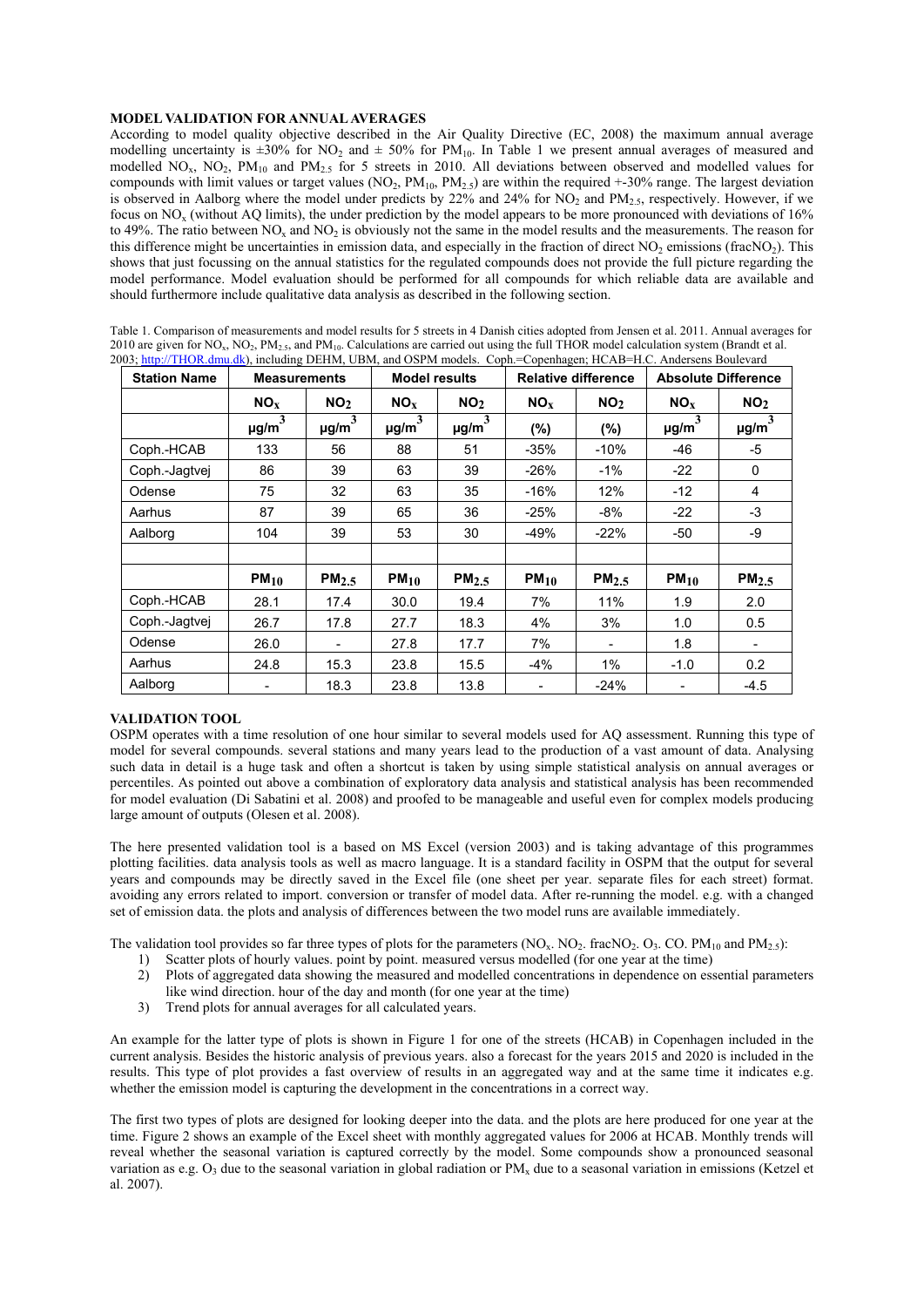An additional feature (also visible in Figure 2) is that data filters (for Hour or Month. DayCase. DayOfWeek. Wind speed range) can be applied to consider only parts of the datasets. Changing the option in the filter in one of the plots will automatically synchronise the filters in the other plots. The year for which the data are plotted can be modified easily by a drop-down menu. again being simultaneously synchronised for all plots automatically. Also. filter selections once applied will remain in place after a new year is selected. Such features help to handle the vast amount of data to be plotted and analysed. In case of unexpected discrepancies or peculiarities are recognised in the data. the user can by means of filters and years selection narrow in on the nature and origin of the discrepancy and thereby identify e.g. periods of malfunctioning measuring devises or errors in model input data.



Figure 1. Trend in annual averages (1994-2020) of NO<sub>x</sub>. NO<sub>2</sub>, fraction of direct emitted NO<sub>2</sub> (fNO<sub>2</sub>) and PM<sub>2.5</sub> at H.C. Andersens Boulevard in Copenhagen. Values for 2015 and 2020 are using forecasted emission. but background and meteorology from 2010. "\_mod"=modelled; "\_b"=measured background; "QNO<sub>x</sub> "=NOx emission density; "PMExh\_mod"= Concentration due to exhaust emissions only.



Figure 2. Example of the Excel worksheet presenting the monthly variations of observed and modelled concentrations at HCAB for 2006*.* 

Another example of an aggregated data plot is in Figure 3 showing the average concentration as function of wind direction for two different street canyons. The dependence on wind direction is a sensitive parameter and often not easy to match since it is influenced by several factors such as: the correct simulation of the flow patterns due to the buildings (vortex flow. windward vs. leeward position of receptor point) or the existence of unaccounted sources in the vicinity of the street (larger crossing streets close by or diesel trains) or the fact that the background monitoring station is usually located in some distance of the street station. In Figure 3 the difference between the direction dependence for a street with buildings on both sides and only on one side is clearly visible and well reproduced by the model. For the street with buildings on both sides a sector exists where the monitoring point is placed on the windward side showing significantly reduced concentration (wind